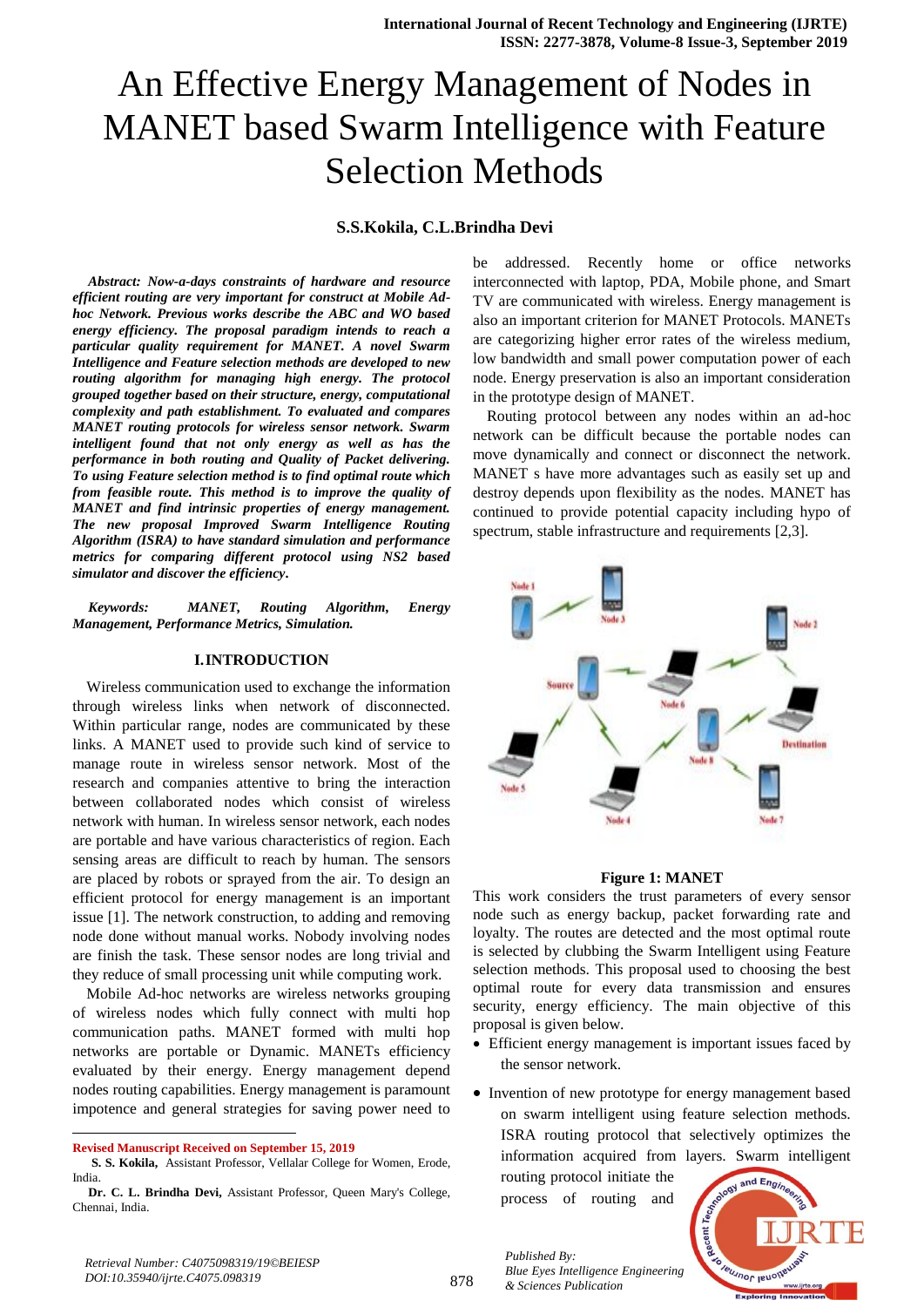feature selection methods optimally select the route. The Performance of the new proposal is compared with the exiting approach in terms of standard performance metrics such as PDR, Average Latency, Energy efficient and Network life time.

The organization of the study is follows I. Literature Reviews, II. Proposed Routing Algorithm, III. Results and Discussion Finally concluded.

## **II. REVIEW OF LITERATURE**

In this chapter, discuss recent work which is related to the routing algorithms for Mobile Ad hoc Network. Particle Swarm Optimization based MAC scheduling mechanism for data transmission. ACO-AODV routing protocol for multihop environment. Utilize the work both ACO and PSO algorithm to solve the problem. The optimum routes are performance to increases [3].Routing protocol is used to transmit data among the sensor nodes. This is connected together radio frequency. Multi hops communication method is proposed in M-LEACH protocol. It has been proven to consume less energy. The Use TDMA is specify the timeframe for transmission and allows nodes to the cluster data collision free with other nodes [4].

Routing protocol is Wireless Sensor Network is recently very challenging task for protocol designers. SIBRP depend on the biological behavior to provide a natural model for distributive solving without extra central control of coordination. Swarm based routing are classified into ant based, slime based and bee based [5]. MANET comes from link break which caused network performance degradation and quality of service (QOS). A Multi Power efficient JEER by modifying AOVD and DSR protocol. JEER to prevent link break and increase the throughput in the overloaded network scenario [6].

In [7], a new routing approach based on fuzzy pertinent and any system is proposed for MANET. This work employs fuzzy synchronized pertinent for modeling the routing framework. The ant system is utilized for detecting the solution for uncertainly problems. The performance of the work is tested in terms of packet delivery rate, throughput and end- to – end delay. A partially distributed dynamic model to achieve secure and reliable routing for MANET is proposed in [8]. This work employs a partially distributed dynamic model on all the sensor nodes to improve the security of the network. The misbehaviors of sensor nodes in the network. Hence, the decision making process of the work is dynamic as the route is chosen by considering the misbehavior of the nodes.

A hybrid algorithm filtered using vote algorithm with information grain. Combines to probability based on learners in order to select the important features that positively affect the accuracy [9]. This work forms a temporary file to keep the identity and route information of nodes for a specific period of time. The mobile sensors detect routes and perform data transmission. In [10] Modern society utilizes computer networks continuously for all purpose. Feature selection is the technique which is selecting a subset of features. Feature selection can be considered an important asset in building classification models as large number of useless features. MANET using effective classification

based on cross validation of tuned classifiers. It employs relied on better accuracy by PSO, it generates weigh to enable best classifier. Energy efficient routing algorithms for WSN based on Improved HS algorithms [11]. It employs convergence speed of routing algorithm and improvisation of New Harmony has been improved. Produce better performance energy consumption and save. This proposal aims to efficient management of energy, secure, Swarm intelligent based routing protocol with feature selection method.

#### **III. PROPOSED SYSTEM**

#### **A. Energy management**

 To reduce energy consumption in either transmission or suggesting a different routing approach. In this proposal found a new technique for efficient energy management. Routing algorithm is an important role in MANET. The energy consumption depends on routing efficiency. If suppose nodes are taking time to route for communication between source and destination. The energy will be loss. The complete network area is divided into equal areas and encloses the sensor nodes being present in that specific area. The main life source of the sensor of the sensor node and hence it is one of the most important trust metrics. This proposal chooses the best available route that ranges from the source and destination. This work clubs the Swarm with Feature selection methods. The constraint of energy strictly that sensor node deployed in real environment and powered by battery. It is important to balance the usage of energy of network for depends routing algorithm efficiency. That is life time of network belongs routing efficiency.

 The sensor nodes broadcast routing nearby sensor nodes. The sensor node replies routing request-replay itself while target reached. The deployment of nodes is dependent and affects the performance of the routing protocol. To create an infrastructure of wireless sensor network in ad-hoc manner and orange to establish to path route connectivity and energy efficient. Locate the sensor is a great challenge in dynamic networks. The routing protocols are primarily designed for MANET have lot of challenges like scalability and robustness. All the routes before they are actually needed, and routes are stored in table format that is maintain routing table. Each node has information about on their routes. Another method compute route when they are need. To find the route and create routing table. The energy cost is calculated in each node.

$$
TC_{Np,Nq} = cost(Np) + Metric(Np, Nq)
$$
 (1)  
For using decision making on the path of propagation energy  
of node needed.

$$
P_{Np,Nq} = \frac{1_{/C_{Np,Nq}}}{\sum_{k \in \mathbb{F}Tp} 1_{/C_{Np,Nq}}} \tag{2}
$$

## **B. Swarm Intelligent Based Routing Algorithms**

Researcher analysis the behavior of Swarm and it implements for find a solution. The colony optimization

emerges to consequence of way to solve complex problems. Swarm intelligence based routing protocols are

*& Sciences Publication* 

*Published By:*



879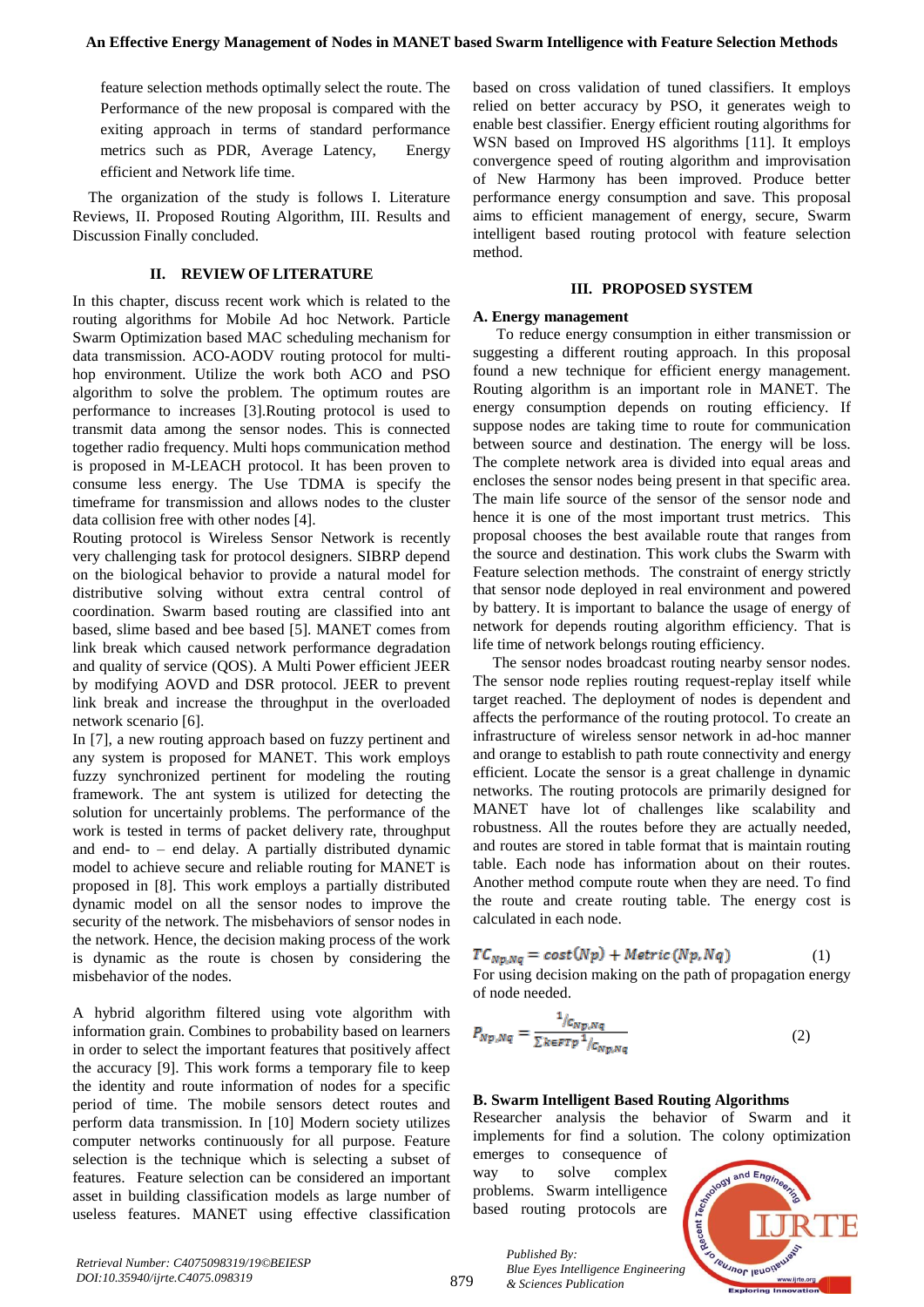depend behavior of biological species (Insects, Bee, Ant). The basic idea of swarm intelligence and receives its motivation from behavior of ants. The Ant colony Optimization is depend ant route selection source to destination. It explores distributed network without centralized control or the provision of a global model. The ability of ant colony to find optimal routing through indirect communication between the sensor nodes. Swarm intelligent routing algorithm based on social nature of ant to context of ad hoc network. The concept of optimal routes, stigmergy emerge without the system dissemination of connectivity information. The hop distances the metric to determining routes. The packets are towards strong pheromone to current network status, exponential pheromone decay is adopted as the negative feedback. A pheromone tables track the amount of energy sensor node. The routing probability computed by the composition of the pheromone values and local heuristic values

$$
P_{x,y,d} = \frac{[\tau_{x,y,d}]^{\alpha} [\eta_{x,y}]^{\beta}}{\sum_{l \in N_x} [\tau_{x,y,d}]^{\alpha} [\eta_{x,y}]^{\beta}} \tag{3}
$$

 $\eta_{x,y}$  is the heuristic value is calculate of congestion in a node. The routing computation makes incorporating the heuristic values. The probabilistic routing table, data traffic will be distributed according to the probabilities for each neighbor in the routing table. The swarm intelligent routing exhibits load balancing behavior. Sensor nodes with a large number of packets in the buffer are avoided. Routing in MANET is reliable may be not stable. Because of the dynamic nature of mobile sensor nodes and existing layered protocols designed to improve network reliability.

# **C. Improved Swarm Intelligent Routing algorithm (ISRA)**

An Improved Swarm Intelligent Routing Algorithm, which imitates the original Social biological behavior of Swarms. In this proposal mainly focus the Ant nature. There are basic components of ACO algorithm used in MANET; As the ISRA is employed as the fitness value, the selected route enjoys the highest fitness value. This makes sense that the most feasible route is chosen as the route for packet transmission. As the route is chosen on the basis of route table, route is secure and energy efficient. Network prototype is changed, nodes are updates route table in periodically. In order to ensure using the best path for packet transmission, the sensor node will retain previous path information. The main objective as indicated by the algorithm for the packets. It advances the data packets in view of the pheromone data, which guarantees its routing by the best courses.



The above figure describes the overview of proposal work. The nature of ant search for their food, first find the path and leave a chemical substance which is called Pheromone on the way. Other number in a Swarm will move the way according to the pheromone. Find the shortest path is found colony will accumulated that path. If there is any inconvenience on the path, the colony divided into another way at beginning. After some time ant choose optimal path. The purpose of Feature selection method is implemented for choose the optimal path. The Ant Colony optimization enhance by Feature Selection method for produce very efficient path. Using this technique to improve the quality and accuracy of Sensor node routes. Basically applied on the original feature set and divided into subset. Each subset of path ranked by based on that fitness and finally get effective route for MANET.

$$
\tau_{xy} = (1 - \rho)\tau_{xy} + \left[\frac{\Delta \tau_k}{\varphi B d_k}\right] \qquad (4)
$$
  
Ant [Fitness] =  $\alpha \gamma_R(D) + \beta \frac{|R|}{|C|}$  (5)

*Proposed Improved Swarm Intelligent Routing Algorithm*

*Input: Possible Routes; Output: Optimal Selection Begin For all*

*Published By:*

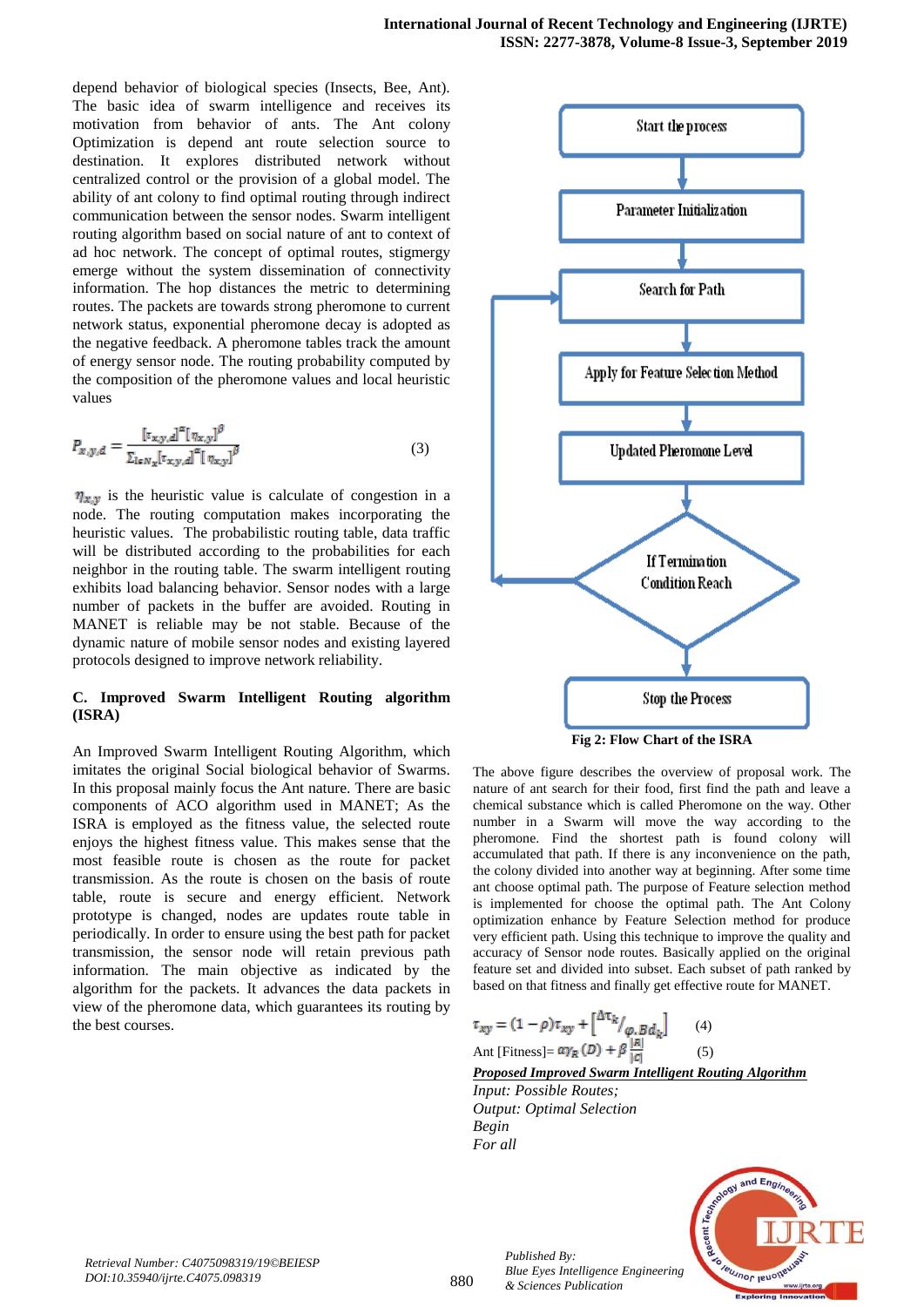# **An Effective Energy Management of Nodes in MANET based Swarm Intelligence with Feature Selection Methods**

- *Step 1: Initialize the Parameter;*
- *Step 2: Randomly allot the food source population;*
- *Step 3: For each Ant of Colony*

 *Randomly Select an Ant for find food Source; Calculate fitness of path*

 *Post Ranking using Feature selection method; End For*

- *Step 4: Compare the food source and compute Pheromone Level*
- *Step 5: Apply Feature selection method and find optimal solution*
- *Step 6: if fitness of Path not sufficient*
	- *Change the another way;*

 *Compute fitness and apply feature selection method; End if*

*End For*

*Sept 7: Stop the process*

*End*

## **IV. EXPERIMENTAL RESULTS**

In this Section has been simulated and evaluated out new proposal with existing algorithms with standard performance evaluator. This proposed work is simulated in NS2.

#### **Table No: 1**

**Simulation Parameters**

| <b>Parameters</b>      | <b>Specifications</b> |
|------------------------|-----------------------|
| Network Size           | $600 \times 600$      |
| Number of Nodes        | 10/50/100/200/300     |
| Communication<br>Range | $100 \text{ to } 300$ |
| Speed                  | 512                   |
| Simulation Period      | 200 PS                |
| Node moving Range      | 50-100                |

The performance of the proposal is analysis in terms of Packet Delivery Rate, Average Latency, Throughput, Energy Efficiency and Network life time. These experimental results of the proposed works are compared with the existing approaches such as JEER, EESTR. The number of nodes is varied and the packet delivery rate of the work is computed. Packet delivery rate starts to diminish, as the count of nodes increases. The latency of the proposed approach computed. The energy conservation is important role of routing protocol for MANET. It will also measure and compare with existing approaches. Life time of networks of the work is measured with respect to the count of active nodes in a specific simulation time.













881